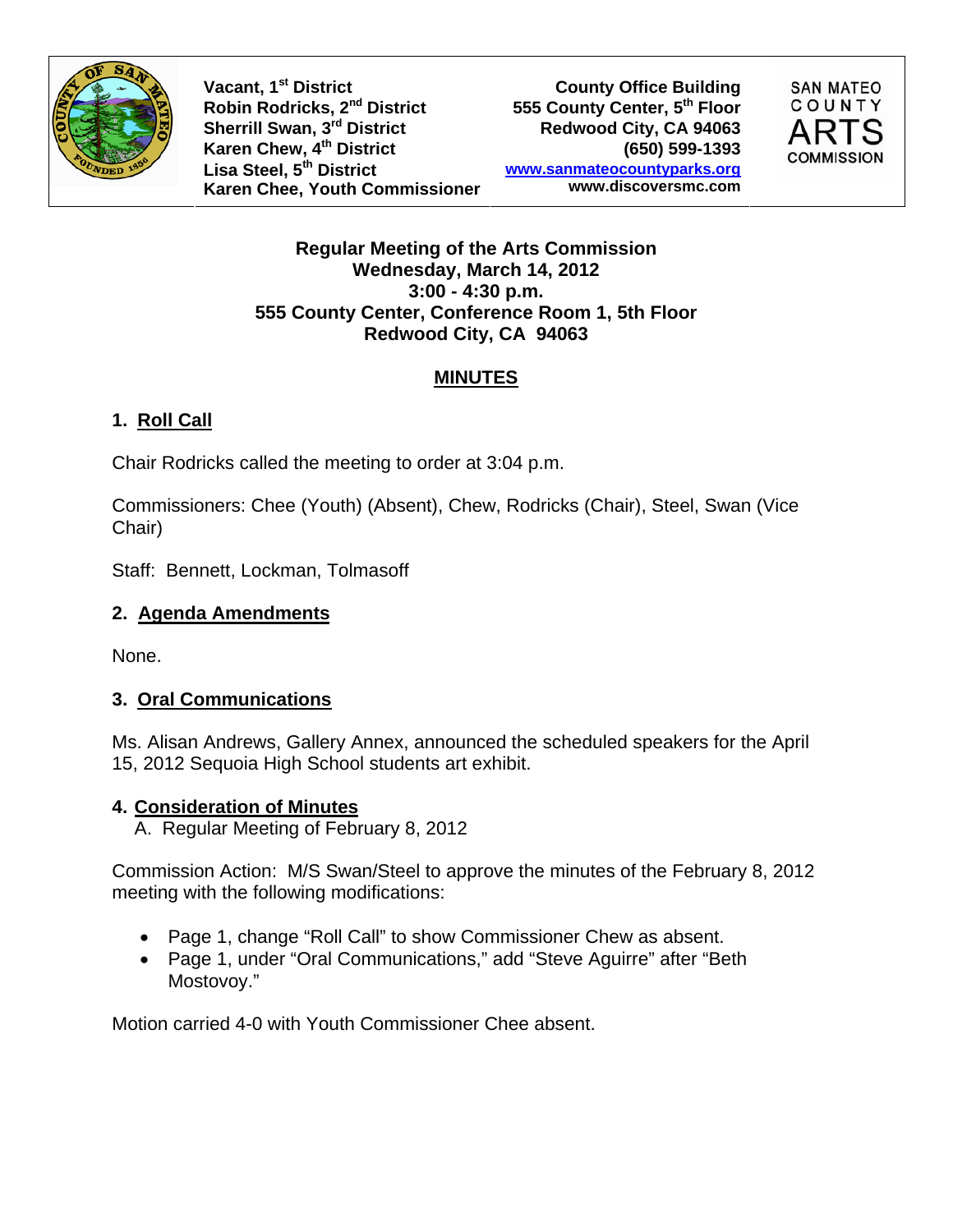### **5. Reports**

#### A. Curator's Report

Curator Silvestri reported that good participation for the 2012 Women's View annual show. She requested Plexiglas holders for show information and confirmed with staff there was signage available for the galleries after the Women's show. She said in May there would be a mixed media exhibition including a small group show in the Caldwell Gallery and one-artist show in the Community Gallery. The Rotunda exhibit continues through June. She said an all photography show would follow the mixed media exhibition with another community show in September and October, and watercolors in November and December.

B. Youth Commissioner's Report

None.

### **6. Action Items**

A. Consideration of Establishing an Exhibit Policy for the Caldwell, Community and Rotunda Galleries

Chair Rodricks said this item had been placed on the agenda in response to requests from County departments and non-profit agencies to use the County galleries for art projects, not necessarily done by artists. Recognized by the Chair, Ms. Bennett said the County Facilities Manager had suggested such displays might be accommodated through the use of a multi-sided kiosk in the lobby space outside the Board of Supervisors' chambers with oversight of content by the County Manager's Office.

Curator Sylvester stated she had received numerous requests from various non-profit and government agencies to use the gallery spaces, and asked for direction and guidelines from the Commission.

The Commission's consensus was to create an ad hoc committee to establish gallery guidelines.

Commission Action: M/S Steel/Chew to approve an ad hoc committee of Commissioners Chew and Steel and Curator Silvestri to establish guidelines for the County galleries for the Commission's future consideration.

Motion carried 4-0 with Youth Commissioner Chee absent.

San Mateo County Arts Commission Draft Minutes March 14, 2012 2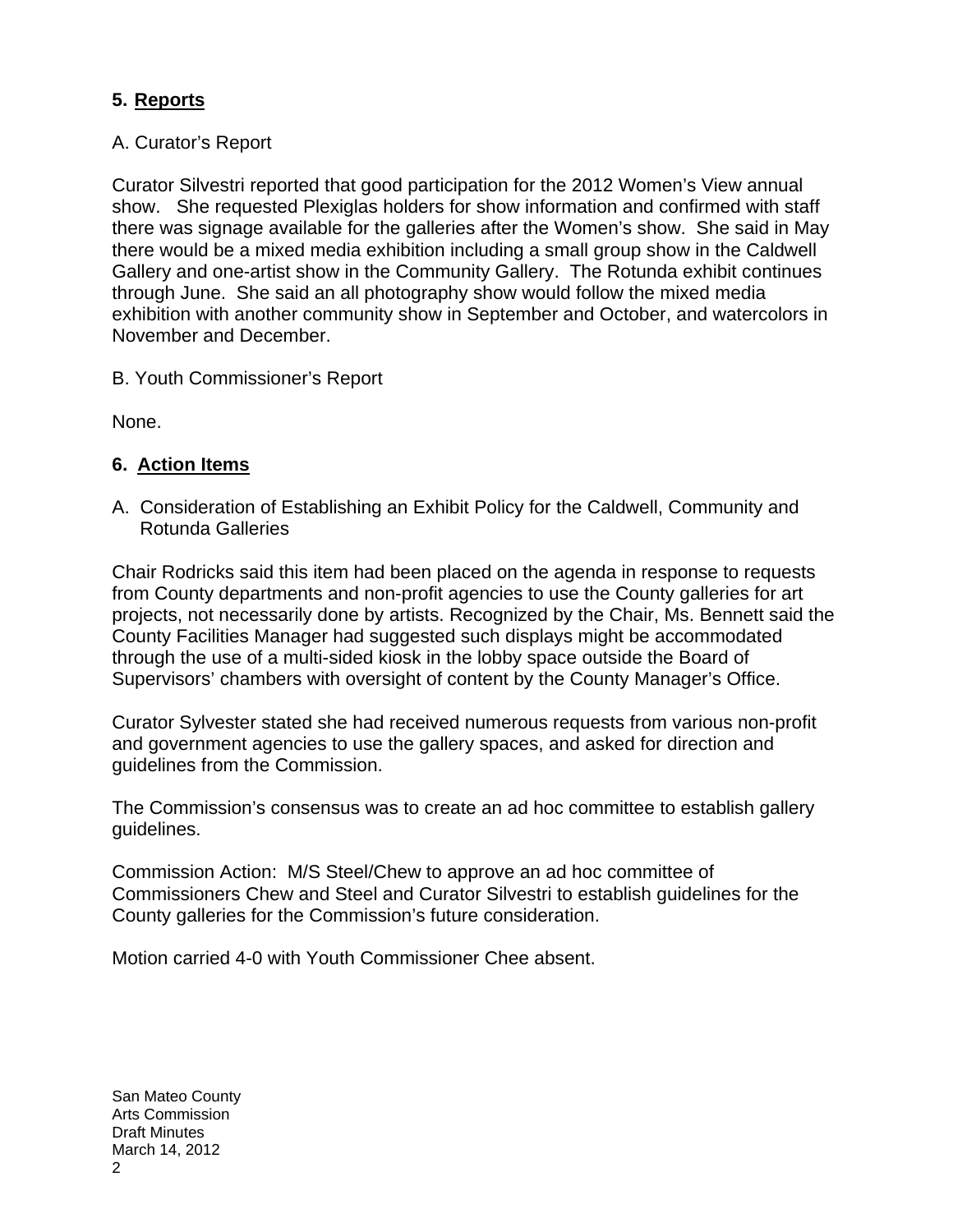B. Review Proposals Received for Members' Projects for Selection and Funding

Commissioner Swan described the joint Districts 3 and 5 project proposal requesting \$2,800 for art education supplies and educator tools for RAFT to create up to 35 gift art baskets for lower income elementary school classes. She said if approved RAFT would provide information on what schools would best be served for the Commission's consideration. Park Superintendent Lockman said that an agreement would be needed for the funding that would include deliverables and a required final report from RAFT explaining the use of the funds and the outcomes and benefits.

Ms. Alisan Andrews of the Gallery Annex in Redwood City (District 4) presented a proposal requesting \$400 to support an April 13 through May 5, 2012 exhibition of art by Sequoia High School students in the Gallery Annex. She provided information on how the funds would be spent to support the exhibit. Commissioner Swan indicated her support for the project and suggested increasing the amount of funding. Ms. Andrews said that there was no need for additional funding at this time. Commissioner Chew suggested that in the future, perhaps next year, the Community Gallery could be used for a large annual student show of mixed-media and the Rotunda Gallery used for 3-D art.

Ms. Beth Mostovoy presented a proposal for support of the Redwood City Art on the Square annual summer events. She noted that cuts to the City of Redwood City's Redevelopment Agency impacted the City's funding support for this multi-event program. Commissioner Chew asked if Redwood City's Civic and Cultural Commission provided funding for the program. Ms. Mostovoy said that Commission had originally supported the program but later support had been moved to the Redevelopment Agency. Commissioner Steel asked how much money the program had received from that Agency. Ms. Mostovoy said \$2,000 or so. She said the Art on the Square program was an important part of the downtown cultural events that Redwood City offers every summer. She said she and her co-producer get 10,000 to 15,000 event postcards printed and distributed every year through the San Mateo County Library System. She noted that all of the events were free and attracted diverse public attendance.

Commissioner Steel suggested funding at \$1,000 rather than \$1,400. Commissioner Chew noted that an additional \$500 would be needed to complete the Todos Santos project. Commissioner Swan confirmed with Ms. Mostovoy that the event program had only been receiving Redevelopment Agency funding and that was now cut.

Park Superintendent Lockman noted \$7,000 was budgeted for up to five Members' Projects at \$1,400 each and that \$1,400 on one project had been funded already. He suggested as the District I seat was vacant that its allocated \$1,400 could be used for a different District. He said that also there had been no nominations for the Arts Educator of the Year awards which funds could potentially be used differently. He said there was also potential expense for the Chair to attend the annual Americans for the Arts conference which should be considered.

Chair Rodricks tabled agenda item 6.B until after items 6.C and 6.D.

San Mateo County Arts Commission Draft Minutes March 14, 2012 3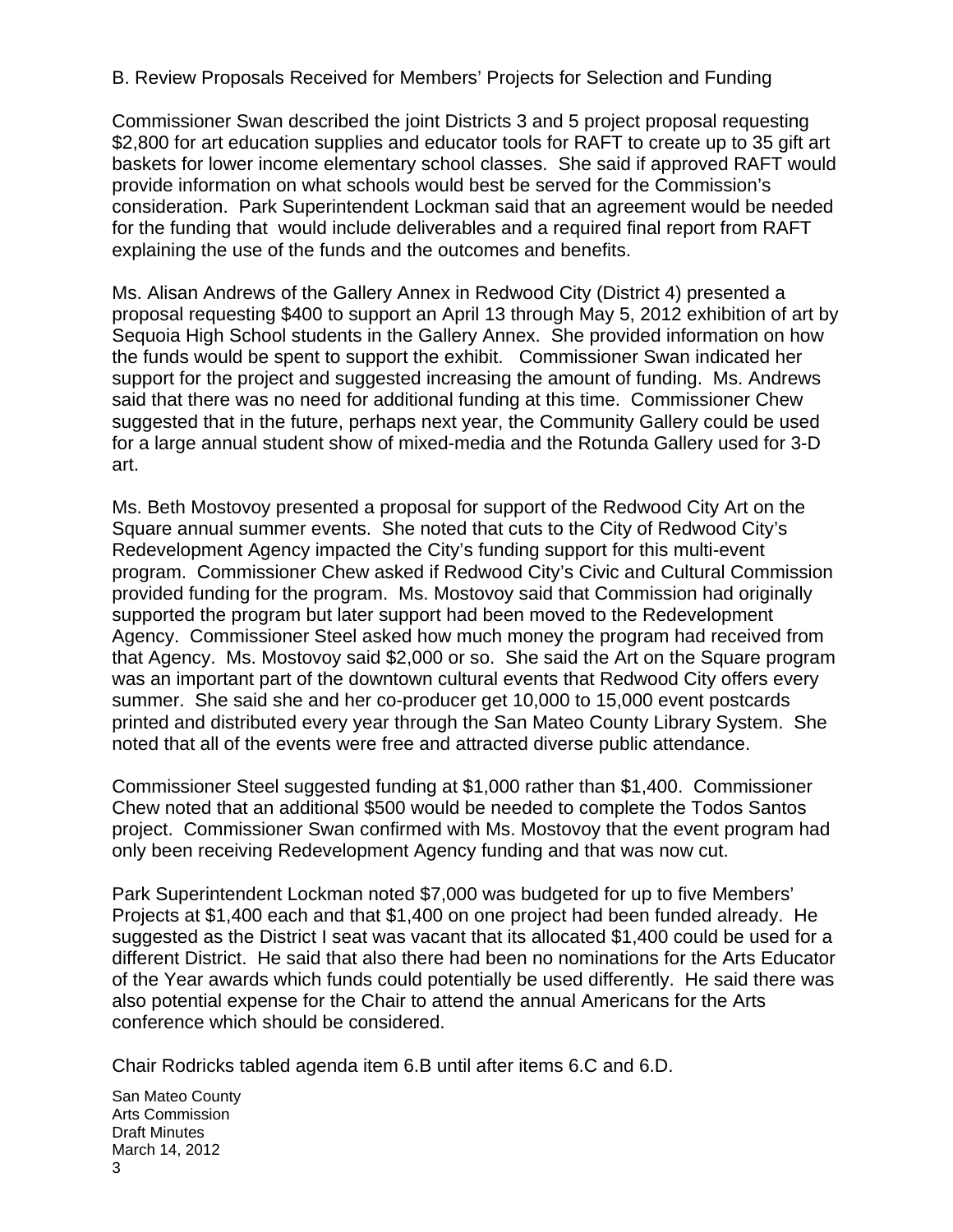After discussion of the other items, there was Commission consensus that all three proposals met the criteria for members' projects and there was sufficient funding to award all three.

\*Commission Action: M/S Steel/Swan to accept the following proposals and to have staff develop the funding agreements with the proposers including written report back requirements:

- Sequoia High School Student Art Exhibit at Gallery Annex \$400
- RAFT art supply baskets for up to 35 classes of lower income elementary schools in San Mateo County - \$2,800
- Art on the Square marketing and promotional efforts \$1,400

Motion carried 4-0 with Youth Commissioner Chee not in attendance.

C. Consideration of Nominations for Arts Educator of the Year Program

Chair Rodricks reported that no nominations for Arts Educator of the Year had been received and suggested the funding allocated for that could be used elsewhere. She said as the Commission was in the midst of strategic planning that her preference would be to revamp the program after the strategic plan was completed.

Commissioner Steel asked staff if the nomination deadline should be extended. Ms. Bennett said the Commission could do that but noted the efforts made to call for nominations and that there had not been any responses. Commissioner Steel expressed concern about there being no response.

Commission Action: M/S Chew/Steel to investigate why there were no responses to the call for nominations for Arts Educator of the Year and use recommendations from the strategic planning to revamp the program for 2013.

Motion carried 4-0 with Youth Commissioner Chee absent.

D. Consideration of Authorizing the Commission Chair to Attend the June 8-10, 2012 Americans for the Arts Conference in San Antonio, Texas

Chair Rodricks said she had attended the American for the Arts Conference the previous year and had found it very educational and worthwhile. She said her attendance was partially reimbursed by the California Arts Council and was included in the Council's 2011-12 Technical Assistance grant award of \$11,474 (\$1,474 was what will be reimbursed to the County). She said there was no funding available from the Council for this year's conference.

Commissioner Swan said if approved she would like the Commission to receive a report about the conference. Park Superintendent Lockman suggested getting information on the cost of travel and lodging.

San Mateo County Arts Commission Draft Minutes March 14, 2012 4